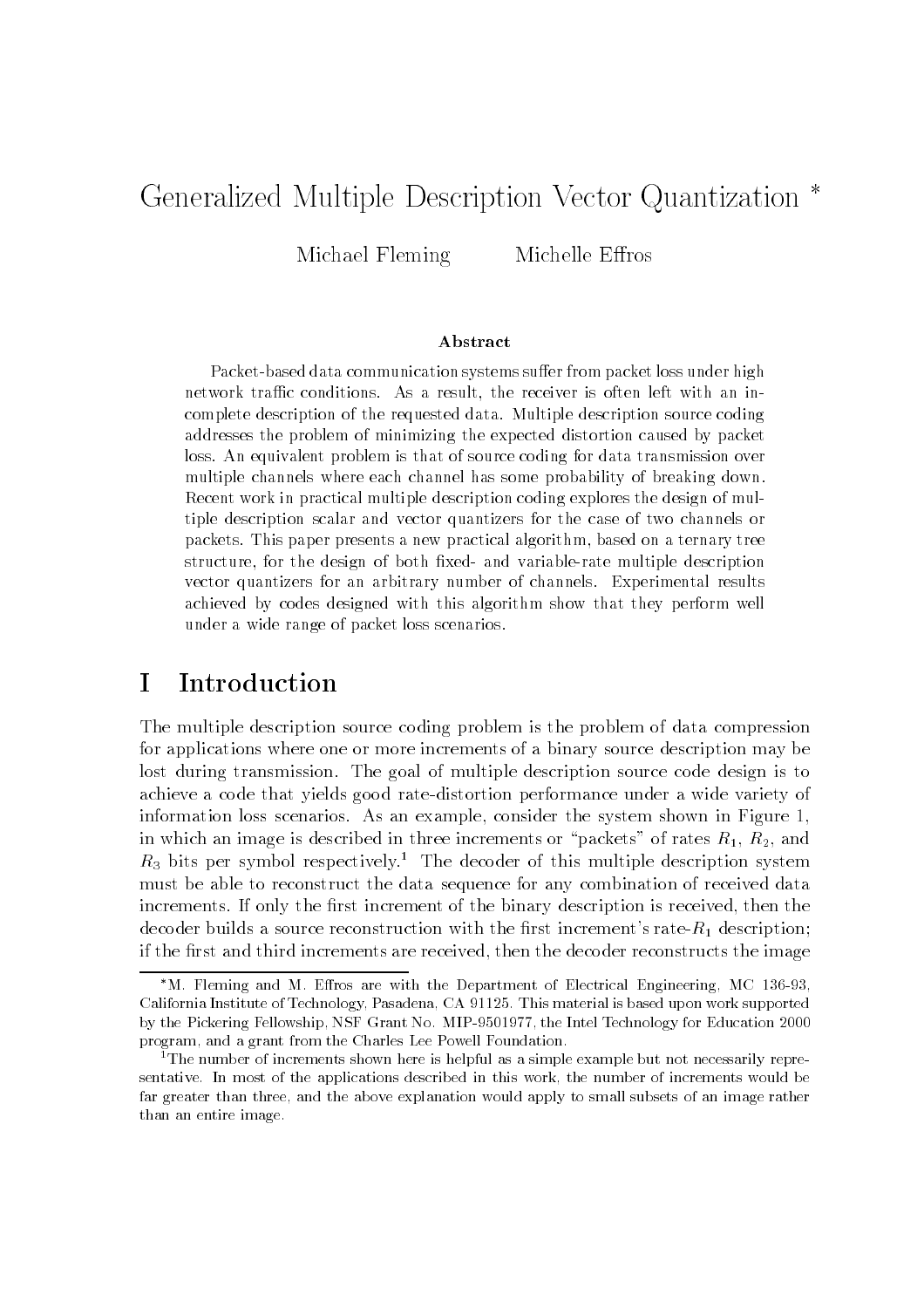

Figure 1: The concept behind a multiple description code. Each increment or packet contains a low-rate description of the source data. Combining the information from different increments results in a higher rate description of the data.

with the resulting rate- $(R_1 + R_3)$  binary description, and so on. Ideally, we might hope that if r bits per symbol are received then the image reconstruction would achieve distortion  $D(r)$ , where  $D(r)$  denotes the source's distortion-rate function. This distortion would in fact be achievable (at least in theory) if the pattern of lost and received increments were fixed and known at design time. In multiple description coding, however, the increment losses are assumed to be unknown. To combat these potential losses, we might try to transmit the same information in all increments to ensure some minimum quality even if only one increment is received. However, if the increments contain the same information and more than one increment is received, then much of the information is redundant. An alternative approach is to divide a traditional source code's description into non-overlapping increments. This alleviates the redundancy problem and achieves good performance if all increments are received, but fails entirely if even one increment is lost. The design problem for a multiple description code is a problem of combining the ideas from these two solutions to optimize the code with respect to either a distribution function or a priority schedule over the full range of packet loss scenarios.

Multiple description source codes can be applied in a wide variety of data communications and storage systems. Examples include packet-based communications systems, diversity channel coding applications, and both traditional and distributed data storage systems. A brief description of some of these applications follows.

Modern data communications, including communications over wired systems like the internet and wireless systems such as wireless paging, fax, and modem technology, are typically implemented using packet-based communication protocols. In packetbased systems, the information to be transmitted is broken into small packets, each of which is time-stamped, protected from channel noise, and independently transmitted over the channel. As the network traffic for a packet-based system increases, the probability of packet loss or delay also increases. Existing packet-based networks use a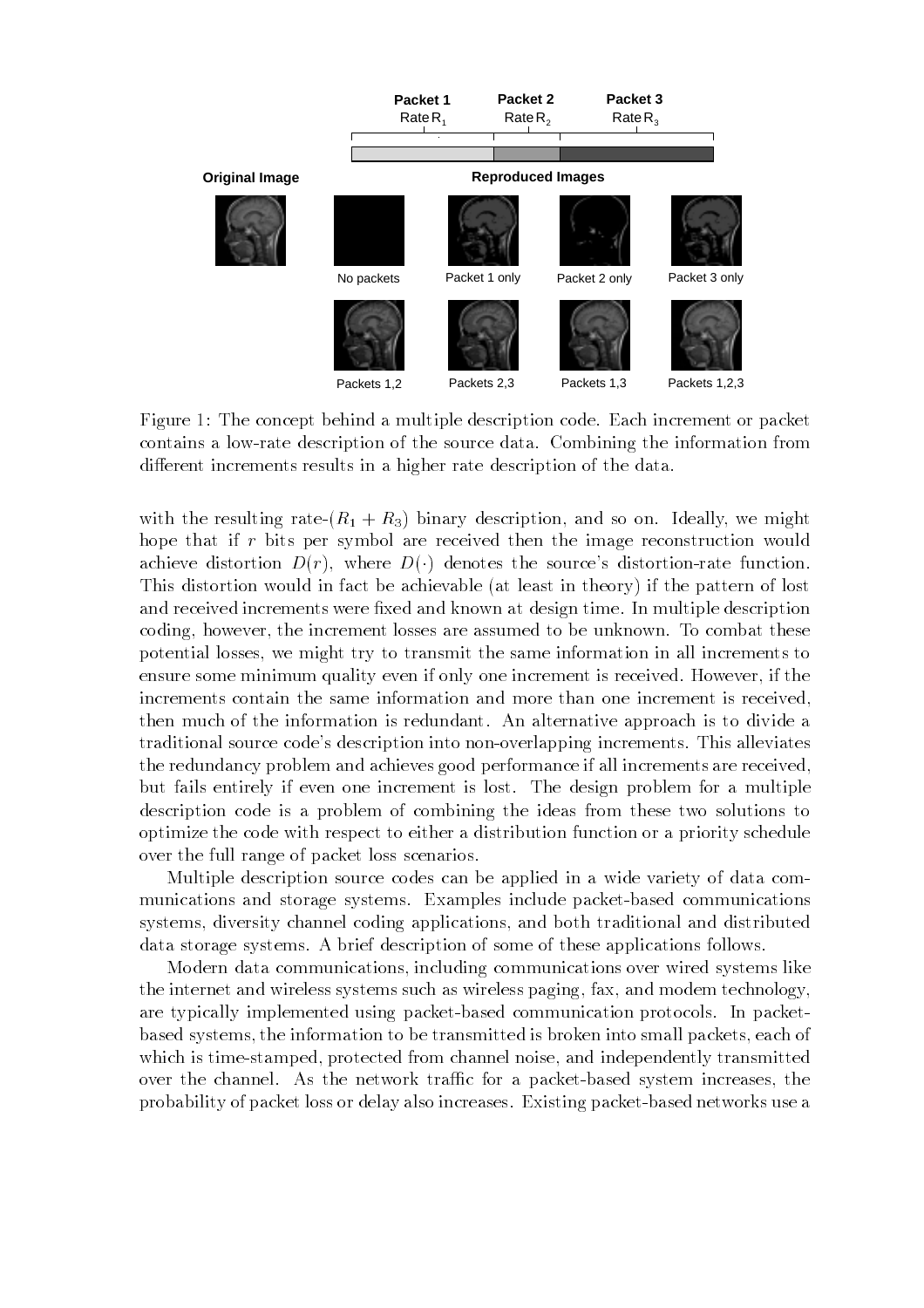variety of methods to combat packet loss. Many networks employ a feedback system so that the sender is alerted by the receiver whenever packet loss occurs, and lost packets are simply retransmitted. Unfortunately, this solution requires a reverse channel and can involve a signicant delay as the receiver requests the retransmission, receives an acknowledgment, and then receives the retransmission. In situations where a reverse channel is unavailable or delay is unacceptable (e.g., real-time video transmission), the retransmission of lost packets may not be feasible. Packet loss effects can also be reduced through error correcting techniques at the cost of increasing the required description rate. Using a maximum distance separable (MDS) code such as a Reed-Solomon code, transmitting an additional  $t$  error-correcting packets together with the data allows any combination of up to <sup>t</sup> lost packets to be completely reconstructed by the receiver. However, these codes are optimized for exactly  $t$  packet losses; if fewer packets are lost, then they do not perform better, and if more packets are lost, then the code may suffer a sharp degradation in performance. Thus coding schemes that achieve good performance under all packet loss scenarios without the need for a reverse communications link are of great practical use. Multiple description codes, which allow source reconstruction under the full range of packet loss conditions, are well-suited to this problem.

Multiple description source codes are also useful for diversity communications systems, where information is transmitted from a single sender to a single receiver over multiple communication channels. For example, consider a diversity system with two channels. The multiple description problem posed in such a framework is this: What information should the sender transmit over each channel so as to minimize information loss should one of the channels break down? Given a multiple description code designed for two data increments, we send one increment over each channel. If both channels work, then the combination of the information from the two channels allows the data to be reproduced with a very low distortion; if only one channel works then the data can still be reproduced, although with a higher distortion.

In both traditional and distributed data storage systems, the use of multiple description codes would provide a means of achieving greater robustness to memory failures. Using a multiple description code and an appropriate strategy for distributing data across partitions or subsystems, data may be recovered (to some accuracy) even when a disk partition fails or some of the hosts in a distributed data storage system are unavailable.

Finally, multi-resolution source coding [1, 2], a special case of multiple description coding, has a variety of uses for applications such as mobile communications and the world wide web. A multi-resolution code describes a source at a variety of rates. The coded information is organized so that the initial increment of the binary description yields a low-resolution data reproduction. Adding more and more increments improves the reproduction quality. It is assumed that no packet loss occurs, but that if the receiver is satisfied with the quality of the reproduction after  $\ell$  increments have been decoded, then later increments are ignored. Code design uses some prior distribution or priority function (with respect to the values of  $\ell$ ) based on a profile of the intended receiver(s). This situation is analogous to a multiple description scenario in which packets  $1,\ldots,\ell$  are transmitted successfully and subsequent packets are lost,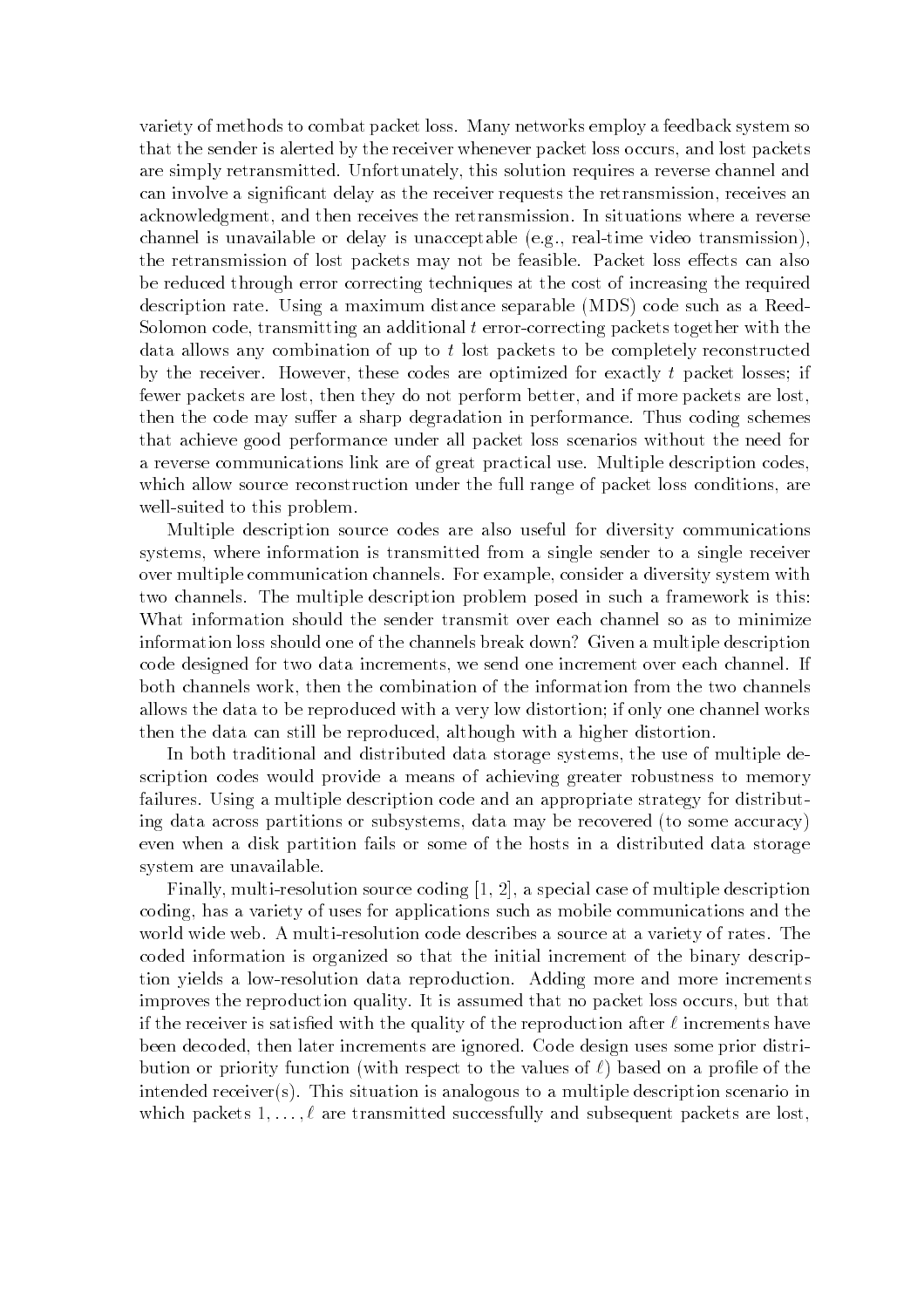

Figure 2: A variable-rate packet-based communications system.

and the same priority schedule on  $\ell$  can be applied.

Previous research into multiple description coding has been performed in both theoretical and practical areas. Most of the literature focuses specically on the two-channel problem. Derivations of the achievable rate-distortion bounds for data transmission over two channels are presented in [3, 4, 5, 6]. Practical research includes algorithms for the design of multiple description scalar quantizers for data transmission over two channels using both fixed-rate  $[7]$  and variable-rate  $[8]$  schemes. A design algorithm for two-channel multiple description vector quantizers appears in [9].

This paper presents a new algorithm for the design of multiple description vector quantizers (MDVQs). Our work differs from the work in [9] in that our MDVQ design is generalized so as to consider an arbitrary number of packets or channels rather than just the two channel case. This generalization employs a new ternary tree coding structure, and makes possible MDVQ coding for packet-based networks and large diversity systems, where the number of packets or channels is typically much greater than two. Furthermore, this work extends MDVQ design from fixedrate codes with known constraints on the distortion achieved by each single-packet description to fixed- or variable-rate codes with arbitrary constraints on any subset of rates and distortions.

The paper is organized as follows. A mathematical description of the encoder, decoder, and channel is developed in Section II, and includes an explanation of the new ternary tree structure on which our MDVQ is based. The algorithm design itself is presented in Section III, and the experimental results appear in Section IV. The key contributions of the paper are summarized in Section V.

## II Multiple Description Coding

A general variable-rate packet-based communication system, as shown in Figure 2, consists of an encoder, an information channel, and a decoder. The encoder blocks the source  $\{X_i\}$  into vectors of length n. Each vector  $X^n \in \mathcal{X}^n$  is represented by a channel codeword  $c \in \mathcal{C}$ , which is transmitted through the information channel. We assume that the channel is noiseless, but allow for the possibility that packet loss may occur, in which case only part of the transmitted codeword is received. We also assume that the decoder knows which packets it receives, and which are lost. The decoder takes each received channel codeword or partial codeword  $c' \in \mathcal{C}'$ , and maps it to a reproduction vector  $Y^n \in \mathcal{Y}^n$ .

Following the development in [10], we denote the encoder and decoder by  $\mathbf{a}: \mathcal{X}^n \to \mathcal{C}$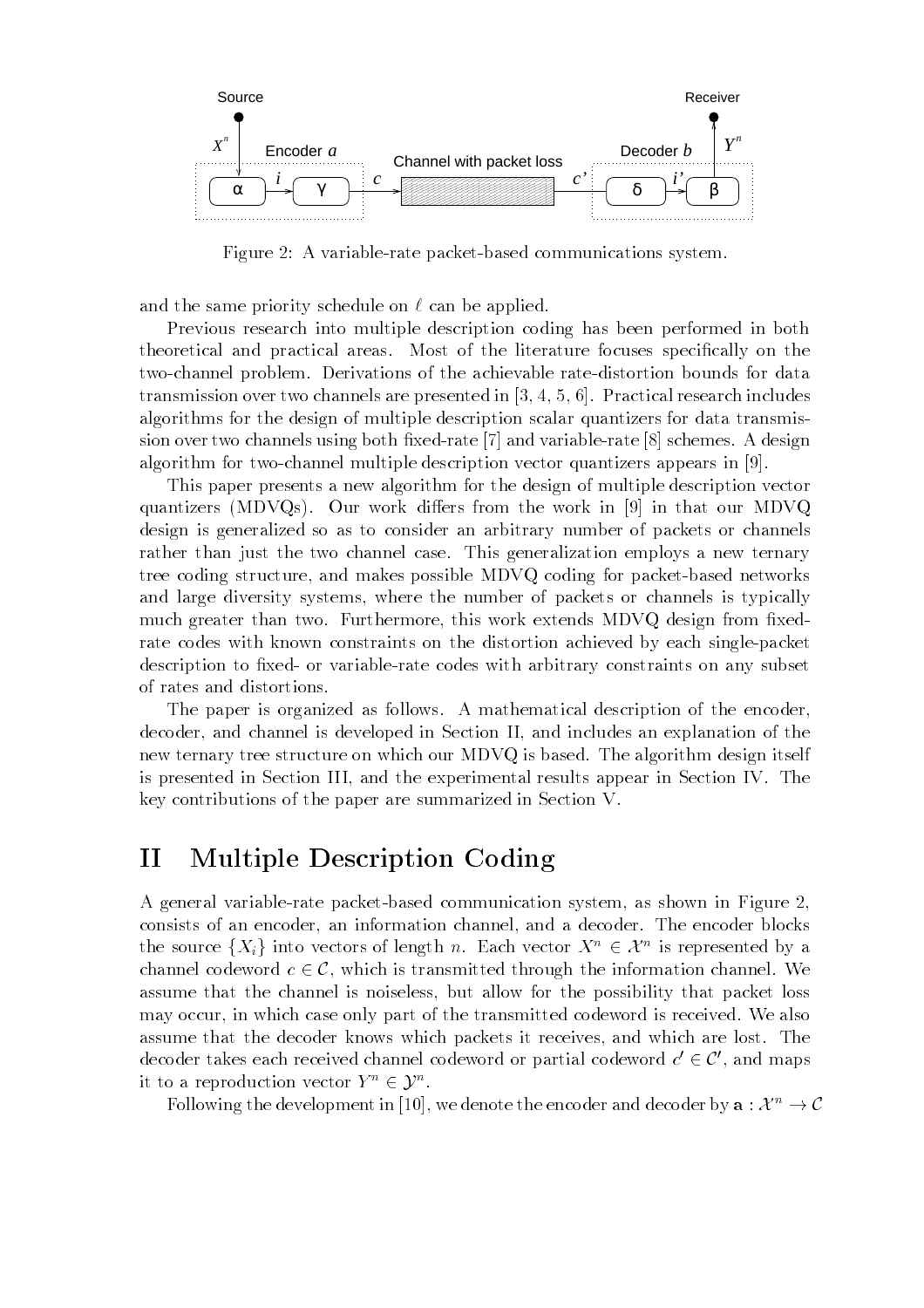and  $\mathbf{b}: \mathcal{C}' \to \mathcal{Y}^n$  respectively. The encoder comprises two parts,  $\mathbf{a} = \gamma \circ \alpha$ , where  $\alpha: \mathcal{X}^n \to \mathcal{I}$  and  $\gamma: \mathcal{I} \to \mathcal{C}$ . The set  $\mathcal{I}$  is the index set of the codebook  $\mathcal{C}$ . The function  $\alpha$  maps each source vector to a channel codeword index  $i \in \mathcal{I}$ , and the function  $\gamma$  maps this index to the corresponding channel codeword  $c_i \in \mathcal{C}$ .

The decoder also comprises two parts,  $\mathbf{b} = \beta \circ \delta$ , where  $\delta : \mathcal{C}' \to \mathcal{I}'$  and  $\beta : \mathcal{I}' \to$  $\mathcal{Y}^n.$  The set  $\mathcal{I}'$  is an index set enumerating all possible received channel codewords  $c' \in \mathcal{C}'$ . The function  $\delta$  converts each received channel codeword  $c'$  to an index  $i' \in \mathcal{I}'$ , and the function  $\beta$  maps this index i' to a reproduction vector  $Y^n \in \mathcal{Y}^n$ . For simplicity, we assume that  $\mathcal{C} \subset \mathcal{C}'$ ,  $\mathcal{I} \subset \mathcal{I}'$ , and that for any  $i \in \mathcal{I}$ ,  $\delta(\gamma(i)) = i$ . Thus when no packet loss occurs,  $c' \in \mathcal{C}$ . If one or more packets is lost then  $c' \in \mathcal{C}' - \mathcal{C}$ and  $\delta(c') \in \mathcal{I}' - \mathcal{I}$  since the decoder cannot uniquely determine the index i of the transmitted codeword.

Given an L-packet system, the pattern of packet losses can be described using a packet transmission vector  $\mathbf{T} = (T_1, T_2, \ldots, T_L)$ , where, for each  $\ell \in \{1, \ldots, L\}$ ,

$$
T_{\ell} = \left\{ \begin{array}{ll} 1 & \text{if packet } \ell \text{ is transmitted successfully} \\ 0 & \text{if packet } \ell \text{ is lost.} \end{array} \right.
$$

The set of all transmission vectors is denoted by  $\mathcal{T} = \{0,1\}^L.$  We associate with each packet transmission vector **T** a probability  $p_T$  for that transmission sequence, and we define the channel packet transmission function  $\nu : \mathcal{C} \times \mathcal{T} \to \mathcal{C}'$  as the function that maps the transmitted channel codeword  $c \in \mathcal{C}$  to the received channel codeword  $c' \in \mathcal{C}'$  for a given  $\mathbf{T} \in \mathcal{T}$ .

The source codebook  $\{\beta(i'): i' \in \mathcal{I}'\}$  can be represented by a depth-L ternary tree as shown in Figure 3. In this tree, each leaf represents a single source codeword  $\beta(i')$  for some  $i' \in \mathcal{I}'$ . There are no codewords at the internal nodes. The sequence of  $L$  steps describing the unique path from the root to leaf  $\imath$  is denoted  $\varphi^-(i) = (\varphi_1(i), \varphi_2(i), \ldots, \varphi_L(i))$ . Considering the most general case, we treat each step in the path description of a source codeword leaf as an individual packet. The leaves associated with zero packet losses  $(i \in \mathcal{I})$  appear at the deepest level of the tree. Reproductions associated with all other packet loss scenarios are found at the remaining leaves, where each horizontal path denotes a packet loss, and each (left or right) downward path represents a successfully received packet. Thus the depth of a codeword in the tree specifies the number of packet losses associated with that codeword.

In general, the encoder will be a variable-rate system. We can obtain an expression for the received rate associated with the channel codeword of index  $i$  and a transmission vector  $\bf{1}$  by summing the received incremental rates along the path  $\phi^{-}(i)$ . Let  $R_{\ell}(i)$  be the incremental rate for encoding  $\phi_{\ell}(i)$ , the  $\ell$ th step of this path. Then the total received rate associated with channel codeword  $i$  and transmission vector  $T$  is

$$
R_{\mathbf{T}}(i) = \sum_{\ell=1}^{L} R_{\ell}(i) T_{\ell}.
$$

The performance of the code is judged in terms of the distortion of the reproductions as well as the required description rates. The per symbol distortion correspond-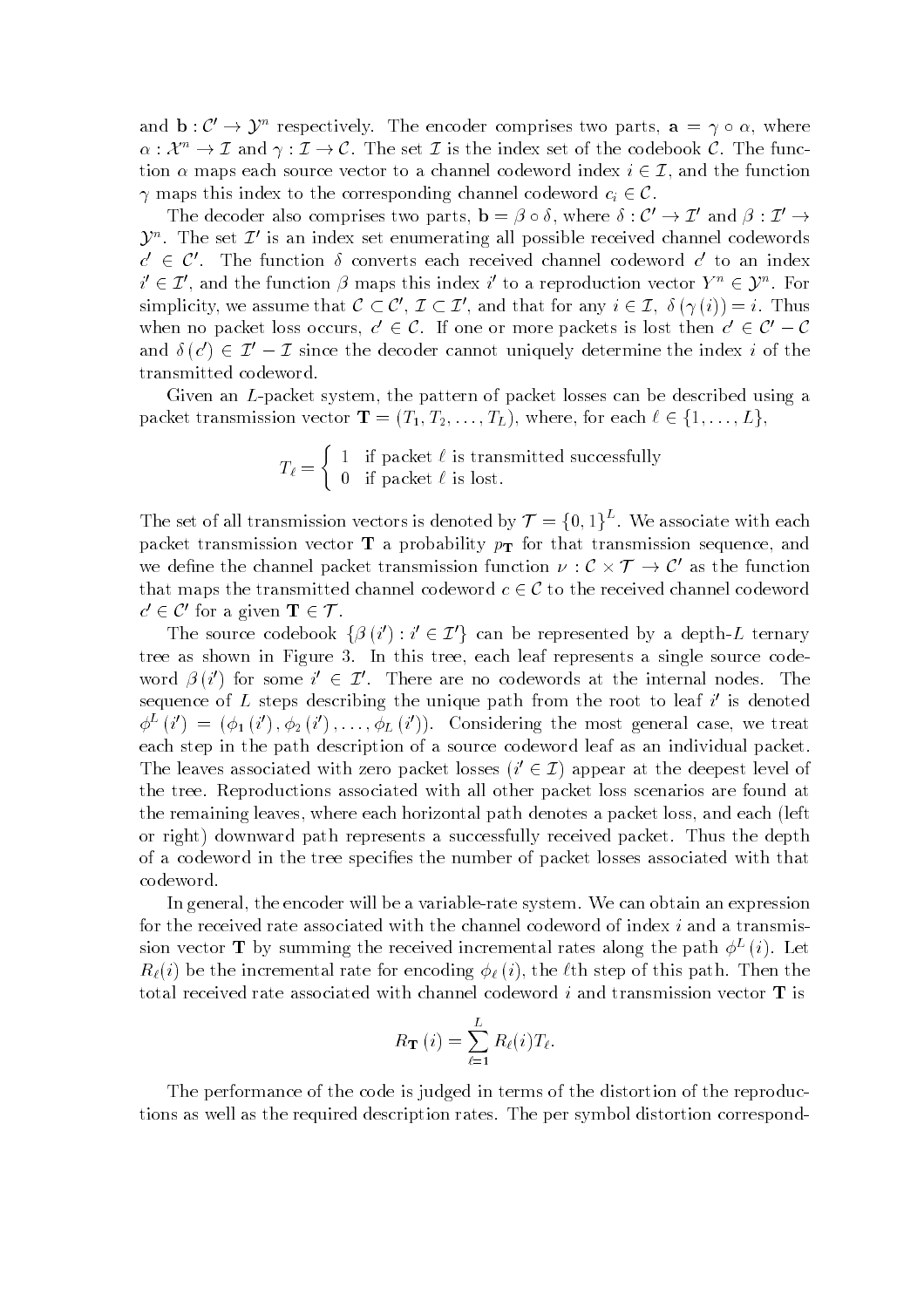

Figure 3: The ternary tree of codewords for a three packet or three channel system. Horizontal branches indicate packet loss.

ing to a particular transmission vector  $T$  is defined as

$$
D_{\mathbf{T}} = \frac{1}{n} \mathbb{E}_{X^n} \left[ d \left( X^n, Y^n \right) \right] = \frac{1}{n} \mathbb{E}_{X^n} \left[ d \left( X^n, \mathbf{b} \left( \nu \left( \mathbf{a} \left( X^n \right), \mathbf{T} \right) \right) \right) \right].
$$

In the multiple description problem as posed above, there are a large number of different distortions corresponding to different combinations of packets used in the reproduction. In general, there are  $2^L$  different reproduction distortions for a single source vector coded into <sup>L</sup> packets. A data sequence is typically coded in small subsets, each of which may experience different packet losses. In such a scenario it becomes infeasible to evaluate the performance over all possible sequences of packet loss vectors T. It makes more sense to view the distortion-rate relationship in the context of transmission over multiple channels. Then there are a total of  $2^L$  possible distortion-rate pairs to consider. The description rate corresponding to each of these distortions is the sum of the description rates of the individual channels used in the reproduction. Let **D** be a vector of  $2^L$  distortions and **R** be a vector of  $2^L$ corresponding rates. The set of distortion-rate pairs  $(D, R)$  achievable by an MDVQ defines some region S in the  $2^{L+1}$ -dimensional distortion-rate space. For the multiple channel case, S must be convex (this can be shown by a time-sharing argument<sup>2</sup>), and thus is entirely characterized by its support functional,

$$
J = \mathbf{E} \left[ \sum_{\mathbf{T} \in \mathcal{T}} \left( \mu_{\mathbf{T}} D_{\mathbf{T}} + \lambda_{\mathbf{T}} R_{\mathbf{T}} \right) \right],
$$

where  $D_T$  and  $R_T$  denote the distortion and the rate associated with transmission vector **T**, and  $\mu_{\mathbf{T}}$  and  $\lambda_{\mathbf{T}}$  are the associated Lagrangian constants. The MDVQ design algorithm is based on the minimization of this functional.

Just as the performance measure  $D + \lambda R$  may be interpreted as a Lagrangian for minimizing the distortion subject to a constraint on the rate, the weighted performance measure  $J$  has a variety of interpretations dependent on the choice of the  $\mu_{\rm T}$  and  $\lambda_{\rm T}$ . In particular, J may be viewed as a Lagrangian for minimizing: (1) the weighted sum of distortions subject to a collection of constraints on the rates,  $(2)$ 

<sup>&</sup>lt;sup>2</sup> Note that the time-sharing argument may break down for packet-based systems with fixed packet sizes since the finite packet size effectively precludes the use of infinite vector dimensions.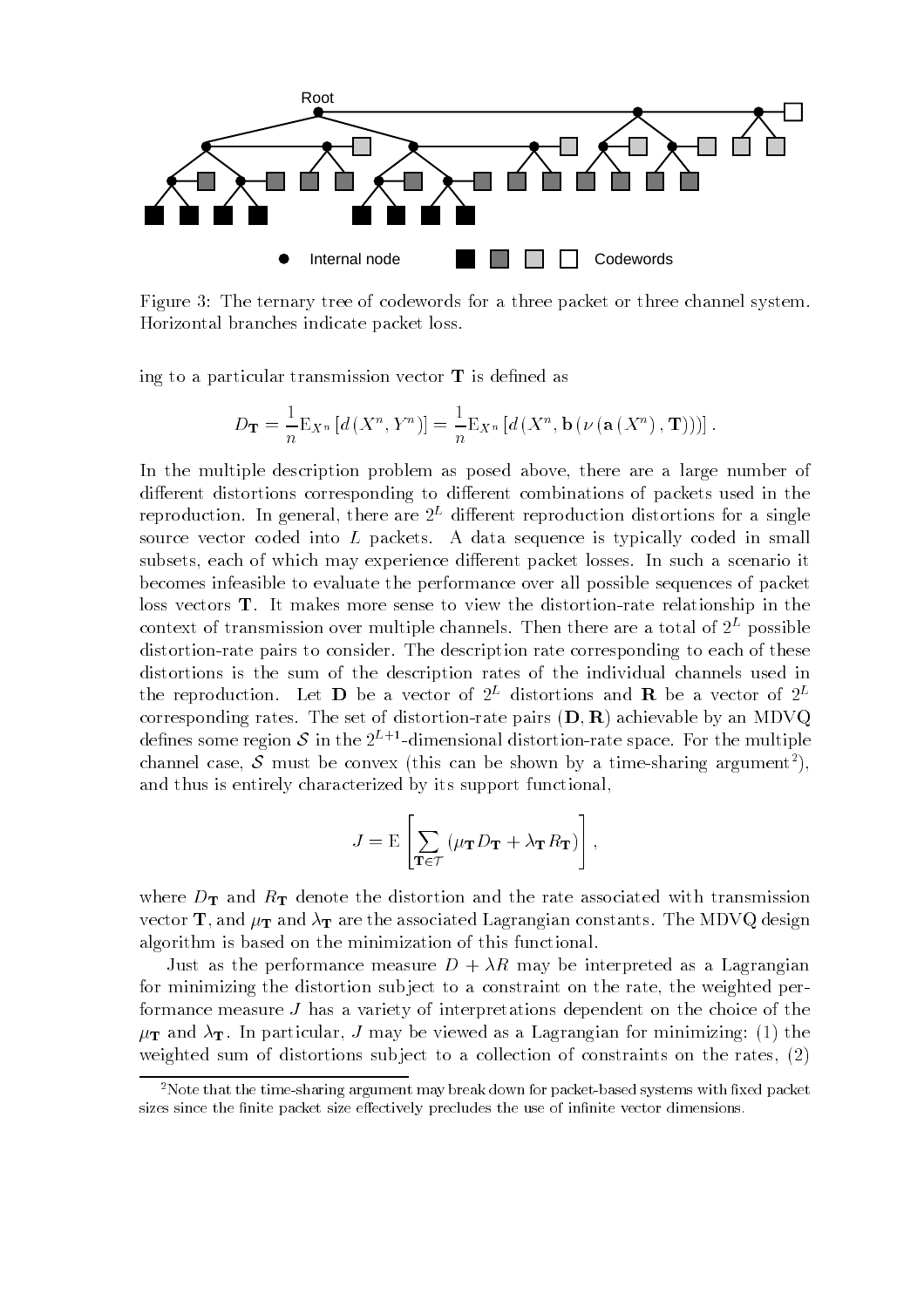the weighted sum of rates subject to a collection of constraints on the distortions, or  $(3)$  the weighted sum of rate-distortion Lagrangians (at the same or differing slopes). In fact, minimizing  $J$  can be viewed as a minimization of any combination of rates, distortions, or Lagrangians subject to constraints on the remaining quantities. Two examples are described below:

- 1. Minimizing the expected distortion over all packet loss scenarios. For a fixedrate system, setting  $\mu_{\bf T} = p_{\bf T}$  and  $\lambda_{\bf T} = 0$  minimizes the total expected distortion with respect to the distribution imposed by the packet loss probabilities.
- 2. Multi-resolution coding. In a a simple three-packet multi-resolution code, the set of possible transmission vectors  $\mathcal{T}_{MR}$  is:  $\{(0,0,0), (1,0,0), (1,1,0), (1,1,1)\}.$ These vectors correspond to the receiver stopping after reading 0, 1, 2, and 3 packets respectively. By setting  $\mu_{\rm T} = 0$  for  $\mu_{\rm T} \notin \mathcal{T}_{MR}$  we reduce the multiple description problem to the multi-resolution problem as discussed in [1]. The  $\lambda_T$ and non-zero  $\mu_{\rm T}$  parameters are chosen to implement some priority schedule.

#### Algorithm **TTT**

The aim of the algorithm is to minimize the Lagrangian functional

$$
J(\alpha, \gamma, \delta, \beta) = \mathcal{E}_{X^n} \left[ \sum_{\mathbf{T} \in \mathcal{T}} \left[ \mu_{\mathbf{T}} d\left(X^n, \mathbf{b}\left(\nu\left(\mathbf{a}\left(X^n\right), \mathbf{T}\right)\right)\right) + \lambda_{\mathbf{T}} R_{\mathbf{T}}\left(\alpha\left(X^n\right)\right) \right] \right].
$$

This functional combines a weighted sum of rates and distortions over all packet loss scenarios. By using this measure in both code design and implementation, we can optimize the entire multiple description code with respect to the distribution  $\{p_T\}$ or to a priority schedule of our choosing. The design of the MDVQ employs an iterative descent algorithm similar to the generalized Lloyd algorithm. It generates a sequence of codes for which the Lagrangian measure is non-increasing, and, since the Lagrangian is bounded below by zero, the algorithm is guaranteed to converge to a locally optimal solution. The function  $\delta$  is uniquely determined by the codebook and index set of  $\gamma$ . Hence the optimization need only consider the functions  $\alpha$ ,  $\gamma$ , and  $\beta$ . The steps performed at each iteration individually optimize first the encoder, followed by the prefix code, and finally the decoder. Each of these steps is described in detail below. The algorithm iterates until convergence.

### Optimizing the encoder

Let f be the function that maps the index of the transmitted codeword to the index of the received codeword

$$
f(i, \mathbf{T}) = \delta(\nu(\gamma(i), \mathbf{T})).
$$

For a given  $\gamma$  and  $\rho$ , the optimal encoder  $\alpha$  is the encoder that maps each source vector  $x^+$  to the closest channel codeword index, where the optimal  $\alpha^-(x^+)$  is given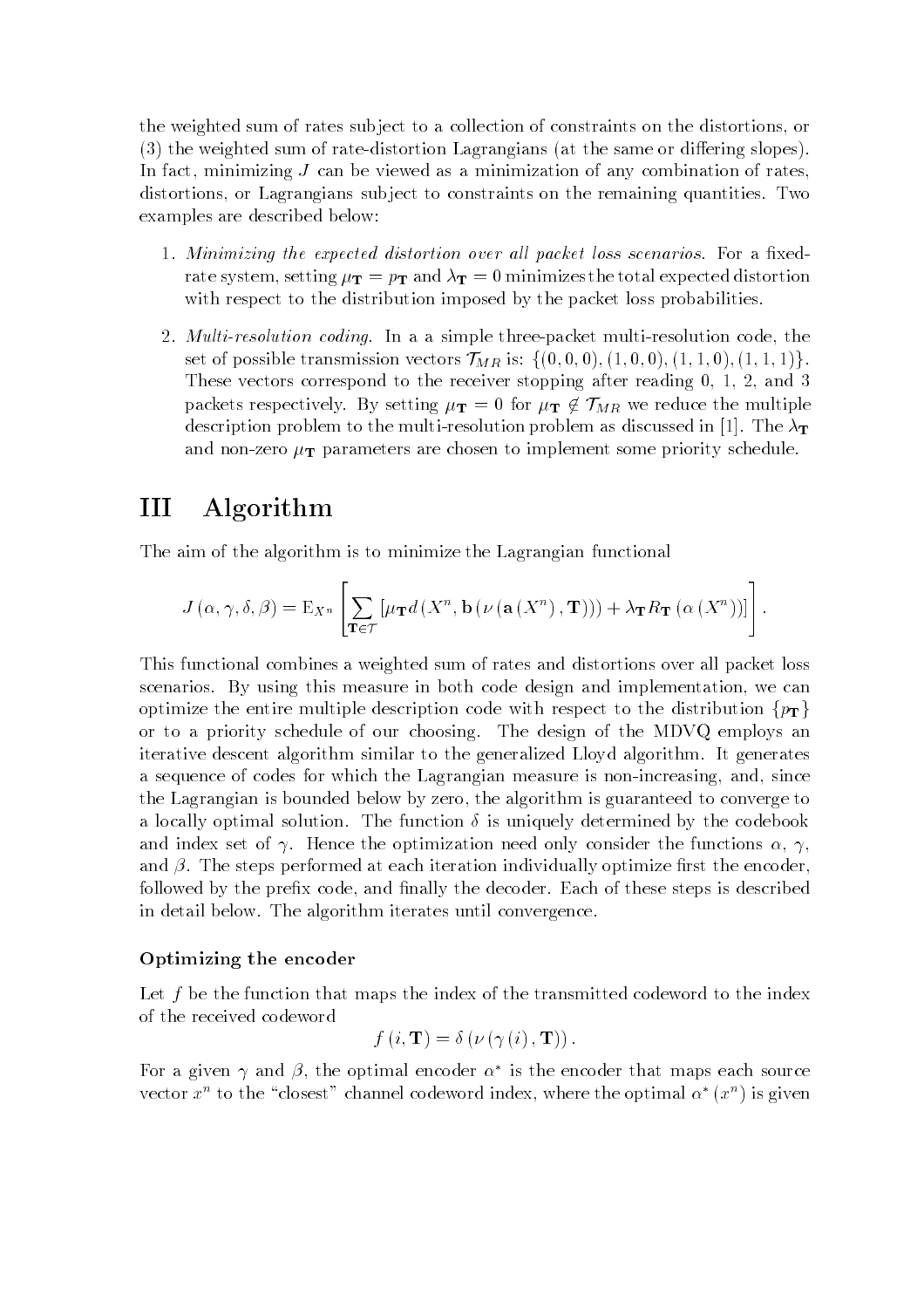by

$$
\alpha^*(x^n) = \arg\min_{i \in \mathcal{I}} \left\{ \sum_{\mathbf{T} \in \mathcal{T}} \left[ \mu_{\mathbf{T}} d\left(x^n, \beta\left(f\left(i, \mathbf{T}\right)\right)\right) + \lambda_{\mathbf{T}} R_{\mathbf{T}}\left(i\right) \right] \right\}.
$$
 (1)

#### Optimizing the prefix code

For a given  $\alpha$  and  $\beta$ , an optimal prefix code  $\gamma$  is one that minimizes the expected description length. For any  $i \in \mathcal{I}$ , we describe index i with a sequence of entropy codes matched to the probabilities of each step in  $\varphi^{-}(i)$ .

#### Optimizing the decoder

For a given  $\alpha$  and  $\gamma$ , the optimal decoder  $\rho$  -is the decoder that minimizes the expected reproduction distortion given the received channel codeword index  $i' \in \mathcal{I}'$ . Thus

$$
\beta^*(i') = \arg\min_{y^n \in \mathcal{Y}^n} \left\{ \mathbb{E}_{X^n} \left[ d\left(X^n, y^n\right) \middle| f\left(\alpha\left(X^n\right), \mathbf{T}\right) = i' \right] \right\}. \tag{2}
$$

Note that the value of  $\bf 1$  is known since  $\varphi^-$  (  $i$  ) specifies a unique packet transmission sequence. Let  $\mathcal{M} \subset \mathcal{I}$  be the set of indices of the full channel codewords that could have given rise to the received partial channel codeword of index  $i'$ , i.e.  $\mathcal{M} =$  $\{i : f(i, \mathbf{T}) = i'\}.$  Then the expected value that we are trying to minimize can be written as

$$
\begin{aligned} \mathcal{E}_{X^n} \left[ d\left( X^n, y^n \right) \middle| f\left( \alpha \left( X^n \right), \mathbf{T} \right) = i' \right] \\ &= \sum_{i \in \mathcal{M}} \mathcal{E}_{X^n} \left[ d\left( X^n, y^n \right) \middle| \alpha \left( X^n \right) = i \right] \frac{P\left( \alpha \left( X^n \right) = i \right)}{P\left( f\left( \alpha \left( X^n \right), \mathbf{T} \right) = i' \right)} \end{aligned}
$$

In the case of squared error distortion, the solution for  $\rho$   $\rightarrow$  (i) is given explicitly by

$$
\beta^*(i') = \sum_{i \in \mathcal{M}} \mathbb{E}_{X^n} \left[ X^n | \alpha(X^n) = i \right] \frac{P(\alpha(X^n) = i)}{P(f(\alpha(X^n), \mathbf{T}) = i')}
$$

### The algorithm

The steps of the algorithm are summarized below:

- $0.$  Initialization. Initialize the encoder, decoder, and prefix code.
- 1. Optimize the encoder. Optimize the encoder for the current decoder and prefix code. The optimal encoder is described by Equation (1).
- 2. Optimize the prefix code. Optimize all prefix codes. For fixed-rate coding no change occurs.
- 3. Optimize the decoder. Optimize the decoder for the given encoder and prefix code. The optimal decoder is described by Equation (2).
- 4. Repeat steps 1 to 3 until convergence.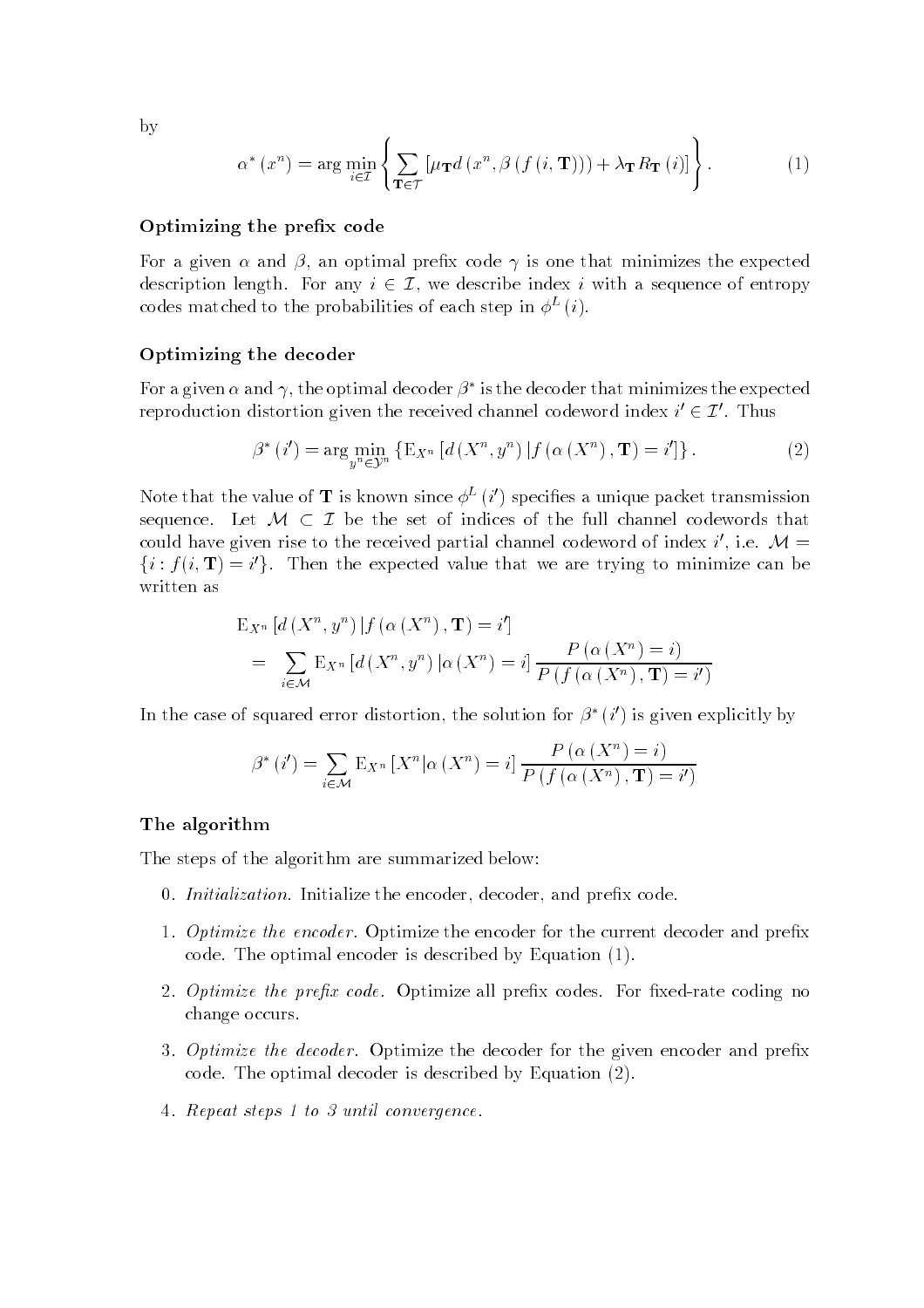

Figure 4: (a) The average SQNR as a function of packet loss probability. (b) SQNR as a function of the number of received packets.  $(c)$  The SQNR performance of different codes as a function of packet loss probability.

### IV Experimental Results

We perform a series of experiments using the algorithm described in the previous section. Fixed-rate, 4-packet MDVQ codes of vector dimension 4 are trained on a sequence of 20 magnetic resonance brain scan images and tested on a non-overlapping sequence of 5 brain scan images. The rates reported in this section include only the source coding rate; rate spent in overhead (e.g., header information in each packet) is assumed to be fixed and is not included in the current analysis. For simplicity, it is assumed that the packet losses are described by independent random variables and that each packet has the same probability  $p$  of being lost. The Lagrangian weights are set according to  $\mu_{\rm T} = p_{\rm T}$ . Experiments are conducted using codes designed for four different values of  $p: 0, 0.1, 0.2$  and 0.5.

The optimal signal to quantization noise ratio (SQNR) for a system with a particular packet loss probability will be achieved using an MDVQ code designed specifically for that loss probability. The SQNR achieved experimentally at each of the different values of p is shown in Figure 4(a). The SQNR decreases as p increases since fewer packets on average are received.

The SQNR as a function of the number of packets received is shown for the different MDVQs (corresponding to each of  $p = 0, 0.1, 0.2, 0.5$ ) in Figure 4(b). For small values of  $p$ , the probability that none of the four packets are lost is very high. Thus, the design optimization will place the most emphasis on minimizing the expected distortion (maximizing the  $SQNR$ ) for zero packet losses. As p increases, scenarios involving one or more packet losses become more probable, and the design optimization places more weight on these scenarios. As a result, some of the performance for the situation where zero packets are lost is traded for an increase in the performance observed under some packet loss. This behavior is also seen in Figure  $4(c)$ , which shows the expected performance of several MDVQs (each designed for a different value of  $p$ ) over a wide range of packet loss probabilities. Each code performs better than the others close to its design value of p. The performance of the MDVQs is also compared to that of a non-MD scheme, where each codeword of a traditional tree-structured VQ is considered as a single packet, i.e. each codeword is either transmitted or lost in its entirety. The MDVQs show signicantly better overall performance.